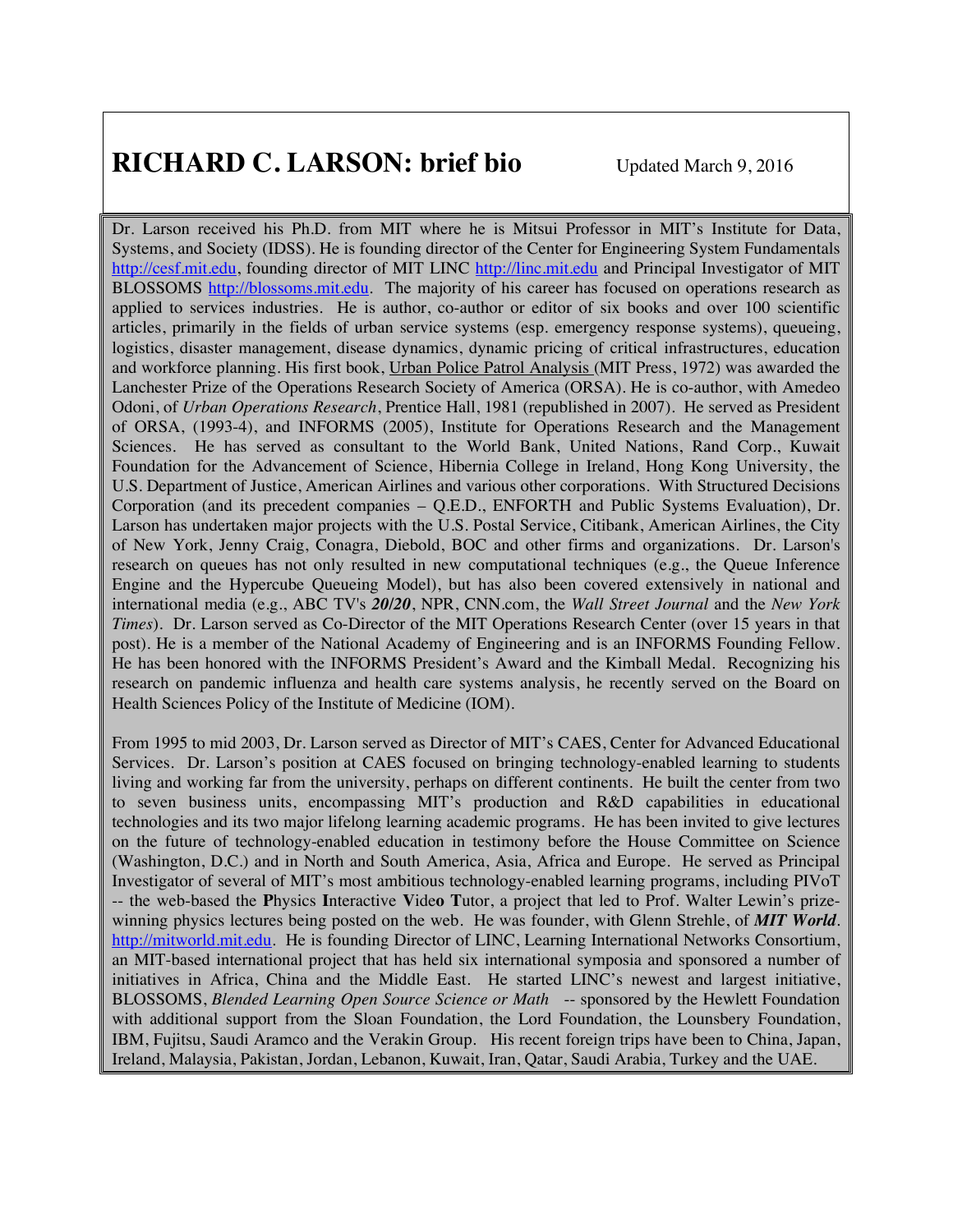# **Richard C. Larson**

<rclarson@mit.edu>

**TITLE**: Mitsui Professor, Massachusetts Institute of Technology. Institute for Data, Systems, and Society

**EDUCATION**: SB (1965), SM (1967), PhD (1969), Electrical Engineering from MIT

**CITIZENSHIP**: Citizen of the United States of America

**PRINCIPAL FIELDS OF INTEREST**: Advanced technology and pedagogy for distance and local learning; operations research applied to private and public service systems; transportation and logistics; psychology of queueing; queueing theory, disease dynamics.

# **AWARDS AND HONORS**:

- 1972 Lanchester Prize of the Operations Research Society of America (ORSA) for *Urban Police Patrol Analysis*.
- Twice selected as US national contributor to meetings of IFORS (International Federation of Operational Research Societies).
- *Who's Who in America* (1982).
- American Men and Women in Science, 1994.
- "1991 Distinguished Lecturer," Decision Sciences Department, Wharton School of the University of Pennsylvania.
- 1991 Cecil T. Holmes Mathematics Lecturer, Bowdoin College.
- Elected to National Academy of Engineering (1993).
- Philip M. Morse Lectureship, Institute for Operations Research and the Management Sciences (INFORMS), 1997-9.
- Omega Rho Lectureship, 1999. Honorary Member, Omega Rho.
- Invited testimony before the U.S. Congress, House Committee on Science, 2000.
- Sir Edward Youde Memorial Fund Visiting Professor, University of Hong Kong, 2002.
- Invited contributor to 50<sup>th</sup> Anniversary issue of *Operations Research*, 2002.
- INFORMS Fellow (2002).
- Kimball Medal of INFORMS (2002).
- INFORMS Presidents Award (2003)
- Harold Larnder Prize in Operations Research, Canada (2004)
- Mitsui Professorship, MIT (2004 )
- Franz Edelman Laureate, May 2006
- IBM Research Awards, Sept. 2006, 2010, 2014, 2015
- Invited member, Institute of Medicine, Board on Health Sciences Policy. 2008-2010.
- Invited member, Institute of Medicine, Standing Committee on Emergency Management and Medical Response Integration. 2009 - 2015.
- Best paper-of-the-year award (with Anna Teytelman), *Value in Health*, 2012.
- Best paper-of-the-year award (with Yi Xue), *Monthly Labor Review*, 2015.

**OF SPECIAL INTEREST**: Founder and President of Public Systems Evaluation, Inc., a non-profit technical services corporation (1974-1985). Co-founder and Chairman of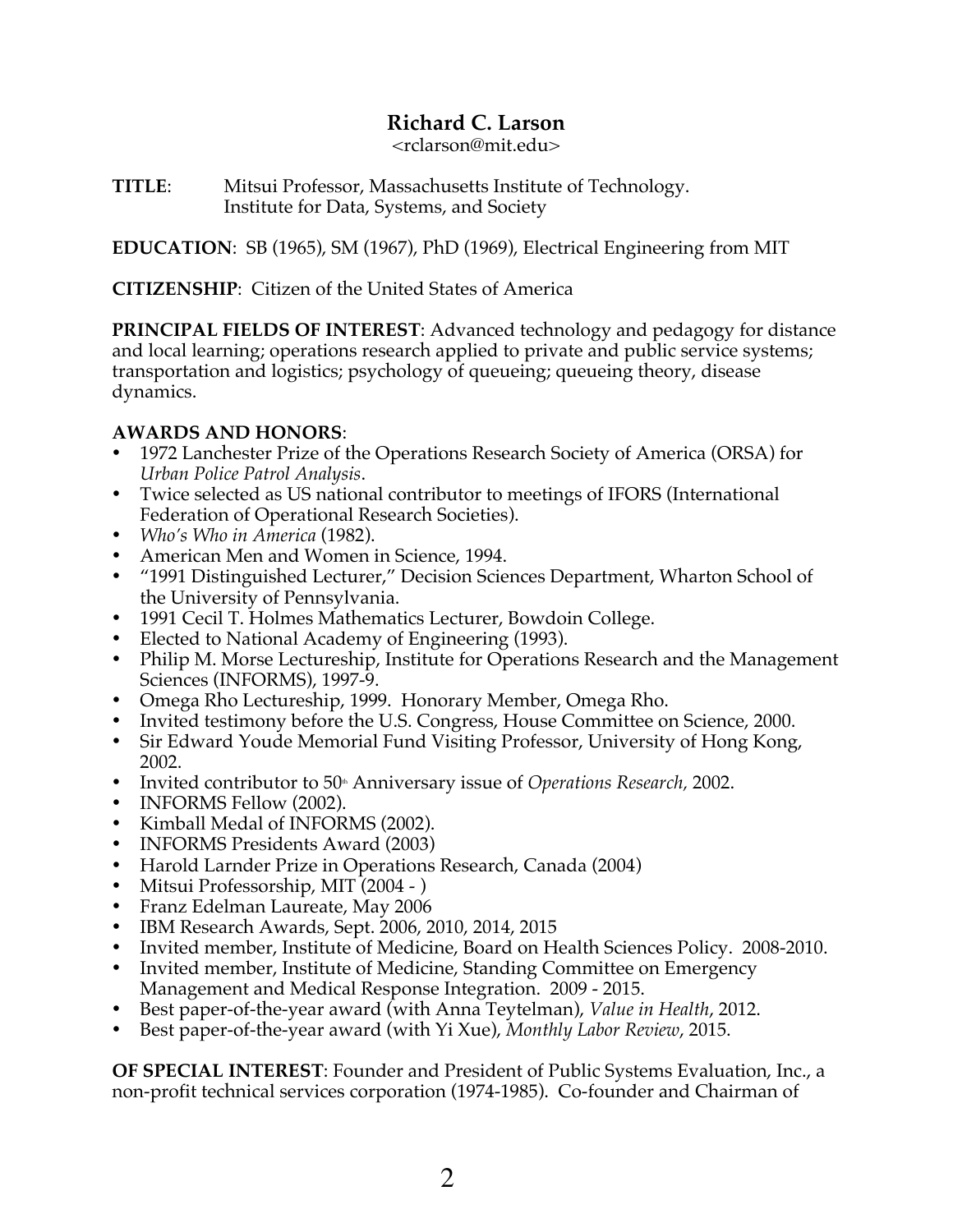ENFORTH Corporation (1980-1990). Chairman of Queues Enforth Development, Inc. (1990-2000). Chairman, Structured Decisions Corporation (2000-present). Co-founder and co-director, Forum for the Internet and the University.

**ACADEMIC APPOINTMENTS**: Assistant Professor, Electrical Engineering (7/1/69 – 6/30/71). Assistant Professor, Urban Studies & Planning and Electrical Engineering  $(7/1/71 - 6/30/72)$ . Assoc. Professor, Urban Studies & Planning and Elec. Engineering & Computer Sci.  $(7/1/72 - 6/30/79)$ . Professor, Elec. Eng. and Urban Studies & Planning  $(7/1/79 - 6/30/88)$ . Professor, Elec. Eng.,  $(7/1/88 - 6/30/03)$ . Professor in Department of Civil and Environmental Engineering and in the Engineering Systems Division  $\left(\frac{7}{1}\right)$  = 8/31/09). Professor in the Engineering Systems Division (9/1/09 –  $6/30/15$ ). Professor in Institute for Data, Systems, and Society (IDSS)  $(7/1/15$ present). Mitsui Professorship awarded in 2004. Visiting Assoc. Professor of Operations Research, Depart. Industrial Engineering & Operations Research, University of Cal. at Berkeley (2/1/76 – 12/15/76). Visiting Professor of Operations Research, Technical University of Denmark, Lyngby, Denmark (1/1/81 – 6/30/81). Co-director, Operations Research Center, MIT (7/1/77 – 9/1/86, 9/1/91 – 8/31/95). Director, Center for Advanced Educational Services  $(9/1/95 - 6/30/03)$ . Founder and Director, MIT LINC, 2001 – 2015. Founding Director, Center for Engineering Systems Fundamentals, 2005 – present.

# **Papers in Refereed Journals**

- 2016 Larson, Richard C., M. Elizabeth Murray, "STEM Education: Inferring Promising Systems Changes from Experiences with MIT BLOSSOMS," to appear, *Systems Research and Behavioral Science.*
- 2016 Larson, Richard C., "Cross-Sectional Surveys: Inferring Total Eventual Time in Current State Using Only Elapsed Time-to-Date," under review, *Socio-Economic Planning Sciences.*
- 2016 Andalib, Maryam, Navid Ghaffarzadegan, Richard Larson, "The Postdoc Queue: Waiting and Reneging Behaviors of PhDs," under review, *Research Policy.*
- 2015 Xue, Yi, Richard C. Larson, "STEM crisis or STEM surplus? Yes and yes," *Monthly Labor Review,* U.S. Bureau of Labor Statistics*,* May 2015. Given Best-Paper-of-the-Year Award from the Lawrence M. Klein Fund. Available online http://www.bls.gov/opub/mlr/2015/article/stem-crisis-or-stemsurplus-yes-and-yes.htm (cited in numerous places including Amicus brief for the Fisher vs. University of Texas Supreme Court case)

 <sup>1</sup> http://www.scotusblog.com/wp-content/uploads/2015/11/Dupont-Amicus-Brief-FINAL.pdf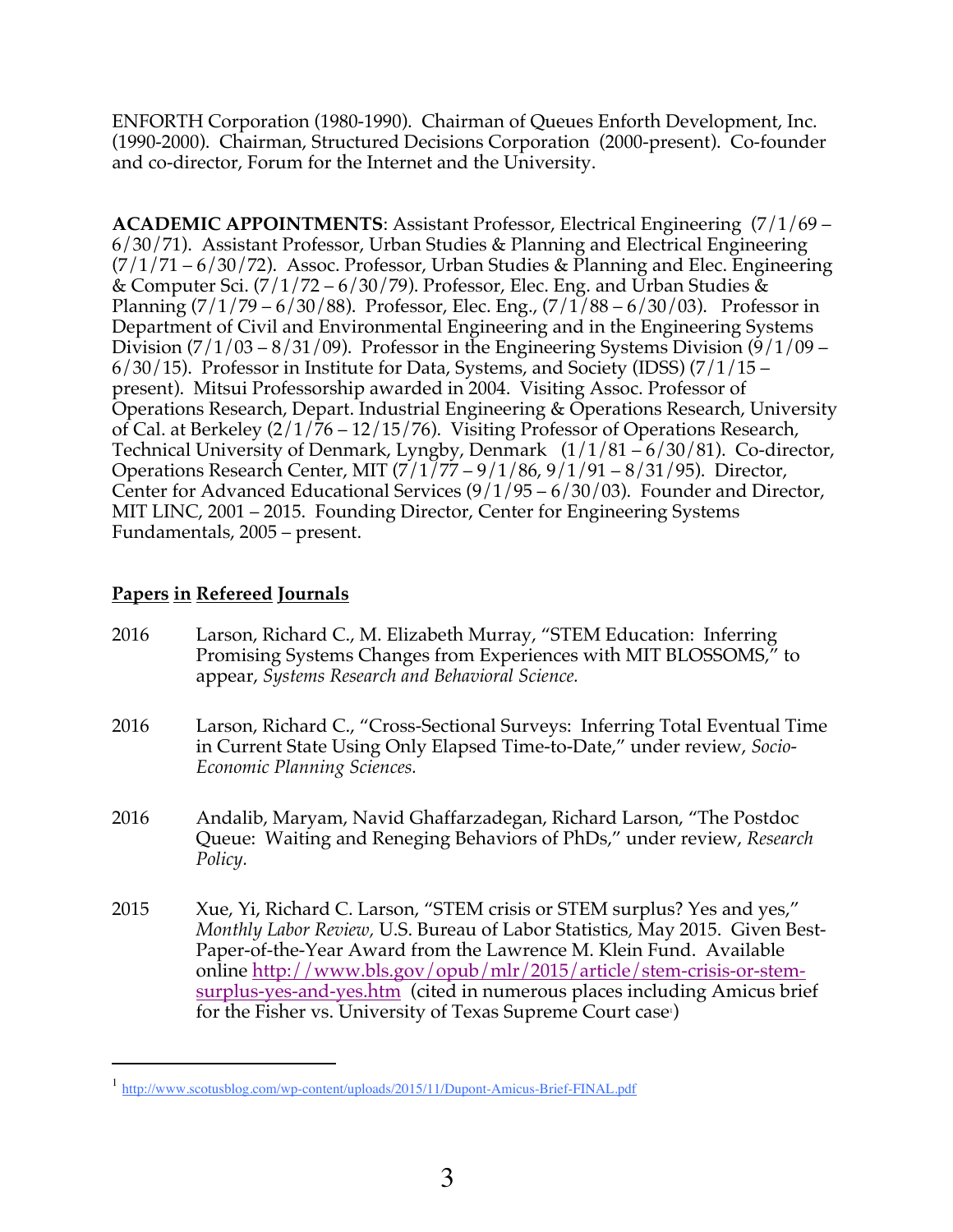- 2015 Finkelstein, Stan N., Richard C. Larson, Karima Nigmatulina, Anna Teytelman, "Engineering Effective Responses to Influenza Outbreaks," *Service Science*, May 2015. 7(2): 119-131. http://dx.doi.org/10.1287/serv.2015.0099 (presented February 13 at the AAAS 2015 Annual Meeting in San Jose, CA)
- 2015 Ghaffarzadegan, Navid, Richard C. Larson, "Posttraumatic Stress Disorder: Five Vicious Cycles That Inhibit Effective Treatment," *The United States Army Medical Department Journal*, Oct.-Dec. 2015. Available online http://1.usa.gov/1mrJDvk
- 2014 Ghaffarzadegan, Navid , Joshua Hawley, Richard Larson and Yi Xue. "A Note on PhD Population Growth in Biomedical Sciences," *Systems Research and Behavioral Science*, John Wiley & Sons Ltd., Open Access, 2014.
- 2014 Shaw, Cole, Richard Larson, Soheil Sibdari. "An Asynchronous, Personalized Learning Platform ― Guided Learning Pathways (GLP)," *Creative Education*, 2014, 5, 1189-1204. Published Online July 2014 in SciRes. http://www.scirp.org/journal/ce Licensed under the Creative Commons Attribution International License (CC BY).
- 2014 Hird, Mackenzie, Richard Larson, Yuko Okubo, Kanji Uchino. "Lesson Study and Lesson Sharing: An Appealing Marriage," ; *Creative Education*, 2014, 5, 769-779. Published Online June 2014 in SciRes. http://www.scirp.org/journal/ce Licensed under the Creative Commons Attribution International License (CC BY).
- 2013 Teytelman, A. and R. C. Larson "Multi-regional dynamic vaccine allocation during an influenza epidemic," *Service Science* (2013) ISSN 2164-3970 (online).
- 2013 Leow, Woei Ling, Richard C. Larson, James Kirtley. "Occupancy-Moderated Zonal Space-Conditioning Under A Demand-Driven Electricity Price," *Energy and Buildings* 60 (2013) 453-463.
- 2013 Larson, Richard C., Navid Ghaffarzadegan, Yi Xue, "Too Many Ph.D. Graduates or Too Few Academic Job Openings: The Basic Reproductive Number *R0* in Academia," *Systems Research and Behavioral Science* (2013) published online DOI: 10.1002/sres.2210.
- 2012 "Magnified Effects of Changes in NIH Research Funding Levels," R. C. Larson, Navid Ghaffarzadegan, Mauricio Gomez Diaz, *Service Science*, V. 4, No. 4, December 2012, pp. 382-395.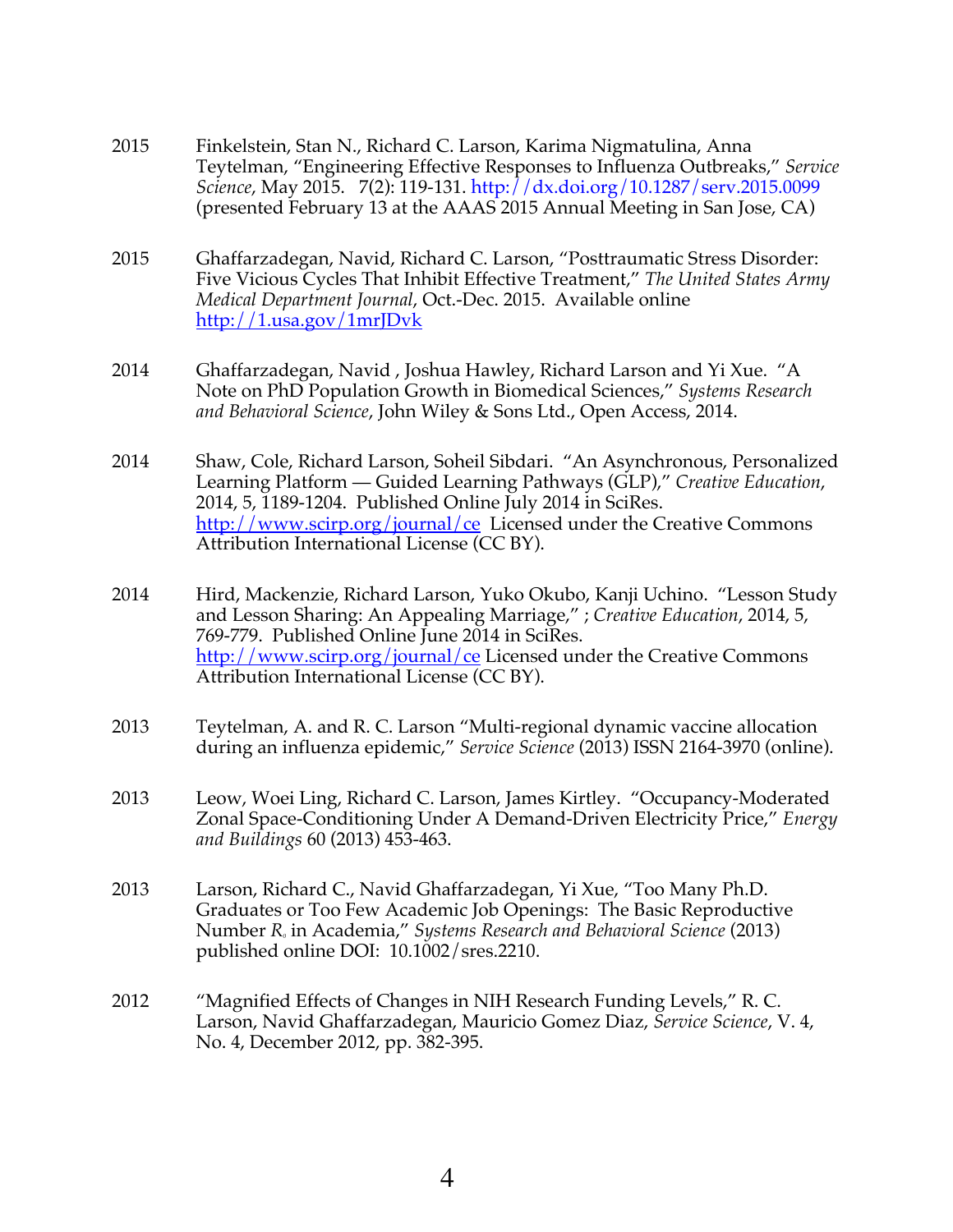| 2012 | Larson, Richard C. and Mauricio Gomez Diaz, "Nonfixed Retirement Age for<br>University Professors: Modeling Its Effects on New Faculty Hires," Service<br>Science, V. 4, No. 1, March 2012, p. 69-78.                                                                                                  |
|------|--------------------------------------------------------------------------------------------------------------------------------------------------------------------------------------------------------------------------------------------------------------------------------------------------------|
| 2012 | Teytelman, A. and R. C. Larson "Modeling Influenza Progression Within a<br>Continuous-Attribute Heterogeneous Population," European Journal of<br>Operational Research, 220 (2012) 238-250.                                                                                                            |
| 2012 | Larson, R. C., and A. Teytelman, "Modeling the Effects of H1N1 Influenza<br>Vaccine Distribution in the U.S.," Value in Health, 15 (2012), pp. 158-166. Best-<br>Paper-of-the-Year Award, Value in Health.                                                                                             |
| 2011 | Finkelstein, S. N., K. J. Hedberg, J. A. Hopkins, S. Hashmi and R. C. Larson,<br>"Vaccine availability in the United States during the 2009 H1N1 outbreak,"<br>American Journal of Disaster Medicine, 6 (1), pp. 23-30.                                                                                |
| 2010 | Larson, R. C. and Katsunobu Sasanuma, "Urban Vehicle Congestion Pricing:<br>A Review," Journal of Industrial and Systems Engineering, 3 (4), pp. 227-242.                                                                                                                                              |
| 2010 | Larson, R. C. and Katsunobu Sasanuma, "Congestion Pricing: A Parking<br>Queue Model," Journal of Industrial and Systems Engineering, 4(1), pp. 1-17.                                                                                                                                                   |
| 2010 | Larson, Richard C., Karima R. Nigmatulina, "Engineering Responses to<br>Pandemics," Information-Knowledge-Systems Management, Vol. 8, Nos. 2-4,<br>2009.                                                                                                                                               |
| 2009 | Finkelstein, Stan, Shiva Prakash, Karima Nigmatulina and Richard C. Larson.<br>"A Home Flu 'Kit' to Empower Individuals and Families for Pandemic Flu,"<br>Disaster Medicine and Public Health Preparedness, V. 5, No. 4, 2011. pp. 266-271.                                                           |
| 2009 | Chiu, Samuel, Richard C. Larson. "Bertrand's Paradox Revisited: More<br>Lessons about that Ambiguous Word, Random," Journal of Industrial and<br>Systems Engineering, 3(1), pp. 1-26.                                                                                                                  |
| 2009 | Finkelstein, Stan, Shiva Prakash, Karima Nigmatulina1, Tamar Klaiman,<br>Richard C. Larson, "PANDEMIC INFLUENZA: NON-PHARMACEUTICAL<br><b>INTERVENTIONS AND BEHAVIORAL CHANGES THAT MAY SAVE</b><br>LIVES." International Journal of Health Management and Information (IJHMI), 1<br>$(1)$ , pp. 1-18. |
| 2009 | Livengood, Daniel, Richard C. Larson. "The Energy Box: Locally Automated<br>Optimal Control of Residential Electricity Usage," Service Science 1(1), pp.1-16.<br>http://www.sersci.com/ServiceScience/paper_details.php?id=13                                                                          |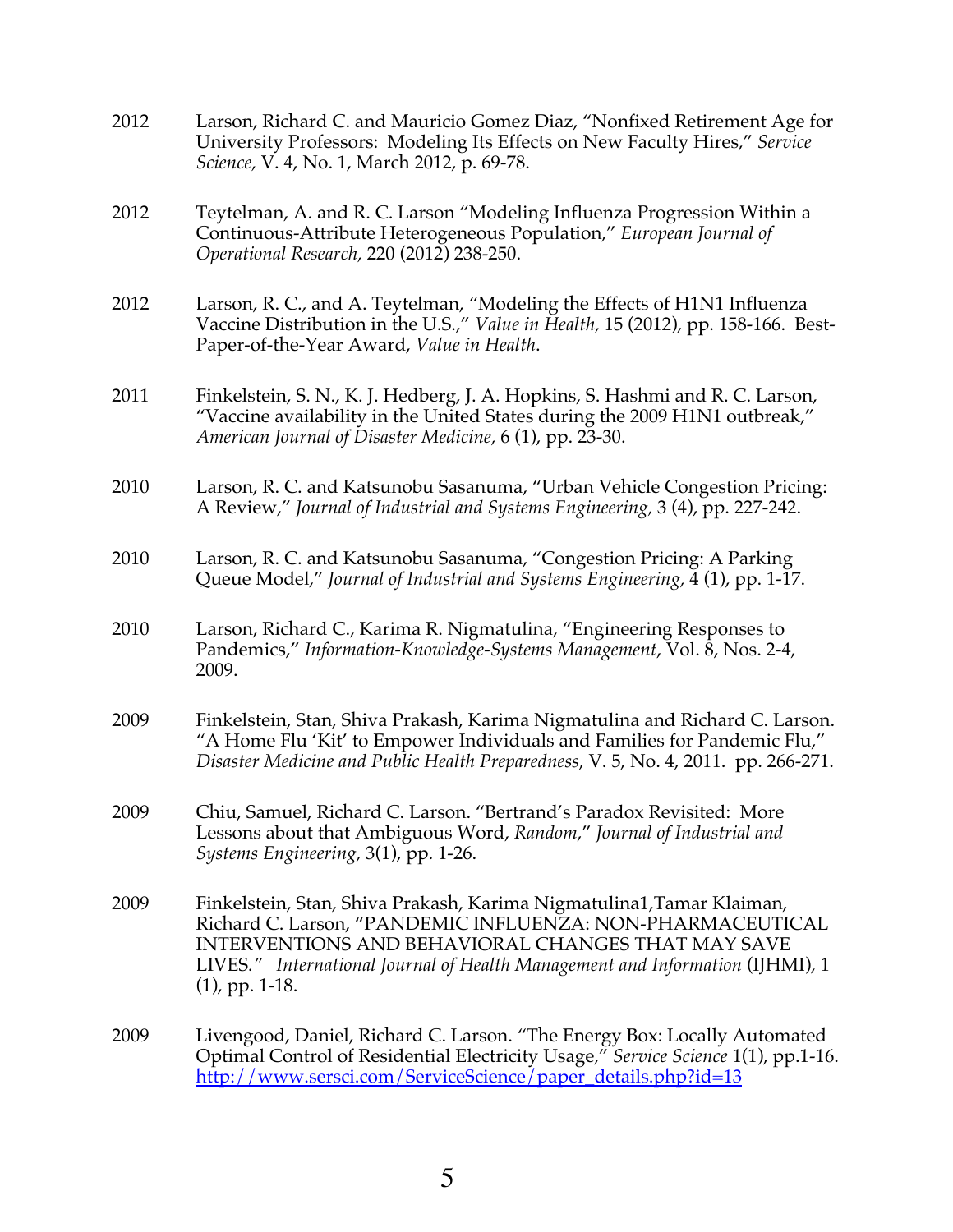| 2008 | Larson, R. C., "Service Science: At the Intersection of Management, Social, &<br>Engineering Sciences," IBM Systems Journal, Vol. 47, No. 1, pp. 41-52.                                                                                                                 |
|------|-------------------------------------------------------------------------------------------------------------------------------------------------------------------------------------------------------------------------------------------------------------------------|
| 2008 | Eshghi, K., R. C. Larson, "Disasters: lessons from the past 105 years,"<br>Disaster Prevention and Management, Vol. 17, No. 1, pp. 62-82.                                                                                                                               |
| 2008 | Larson, R. C. and M. E. Murray, "Open Educational Resources for Blended<br>Learning in High Schools: Overcoming Impediments in Developing<br>Countries," Journal of Asynchronous Learning Networks, V. 12, No. 1, Feb. 2008                                             |
| 2008 | Nigmatulina, Karima R. and R. C. Larson, "Living with Influenza:<br>Impacts of Government Imposed and Voluntarily Selected Interventions,"<br>European Journal of Operational Research. V.195, #2, June 2009, 613 - 627 (print).<br>Published on line 21 February 2008. |
| 2008 | Larson, R. C. and M. E. Murray, "Distance Learning as a Tool for Poverty<br>Reduction and Economic Development: A Focus on China and Mexico,"<br>Journal of Science Education and Technology, Vol. 17, No. 2, April 2008, 175 -<br>196.                                 |
| 2007 | Larson, R. C. "Simple Models of Influenza Progression within a<br>Heterogeneous Population," Operations Research, Vol. 55, No. 3, pp. 399-412,<br>2007.                                                                                                                 |
| 2007 | Black, J. and Larson, R. C. "Strategies to Overcome Network Congestion in<br>Infrastructure Systems," Journal of Industrial and Systems Engineering, Vol. 1,<br>No. 2, pp. 2 - 19, 2007.                                                                                |
| 2006 | Larson, R. C. and M. D. Metzger, M. F. Cahn, "Responding to Emergencies:<br>Lessons Learned and the Need for Analysis, Interfaces, Nov.-Dec. 2006.                                                                                                                      |
| 2003 | Pinker E. and Larson R.C., "A Model of Contingent Labor when Demand is<br>Uncertain", European Journal of Operations Research, Jan. 2003.                                                                                                                               |
| 2003 | Berman, Oded and Richard C. Larson, 'A Queueing Control Model for Retail<br>Services Having Back Room Operations and Cross-Trained Workers,"<br>Computers and Operations Research, Nov. 2003.                                                                           |
| 2002 | Larson, R.C., "Public Sector Operations Research: A Personal Perspective,"<br>Operations Research (50) 1 pp. 135-145. (invited article in 50 <sup>th</sup> Anniversary<br>Issue).                                                                                       |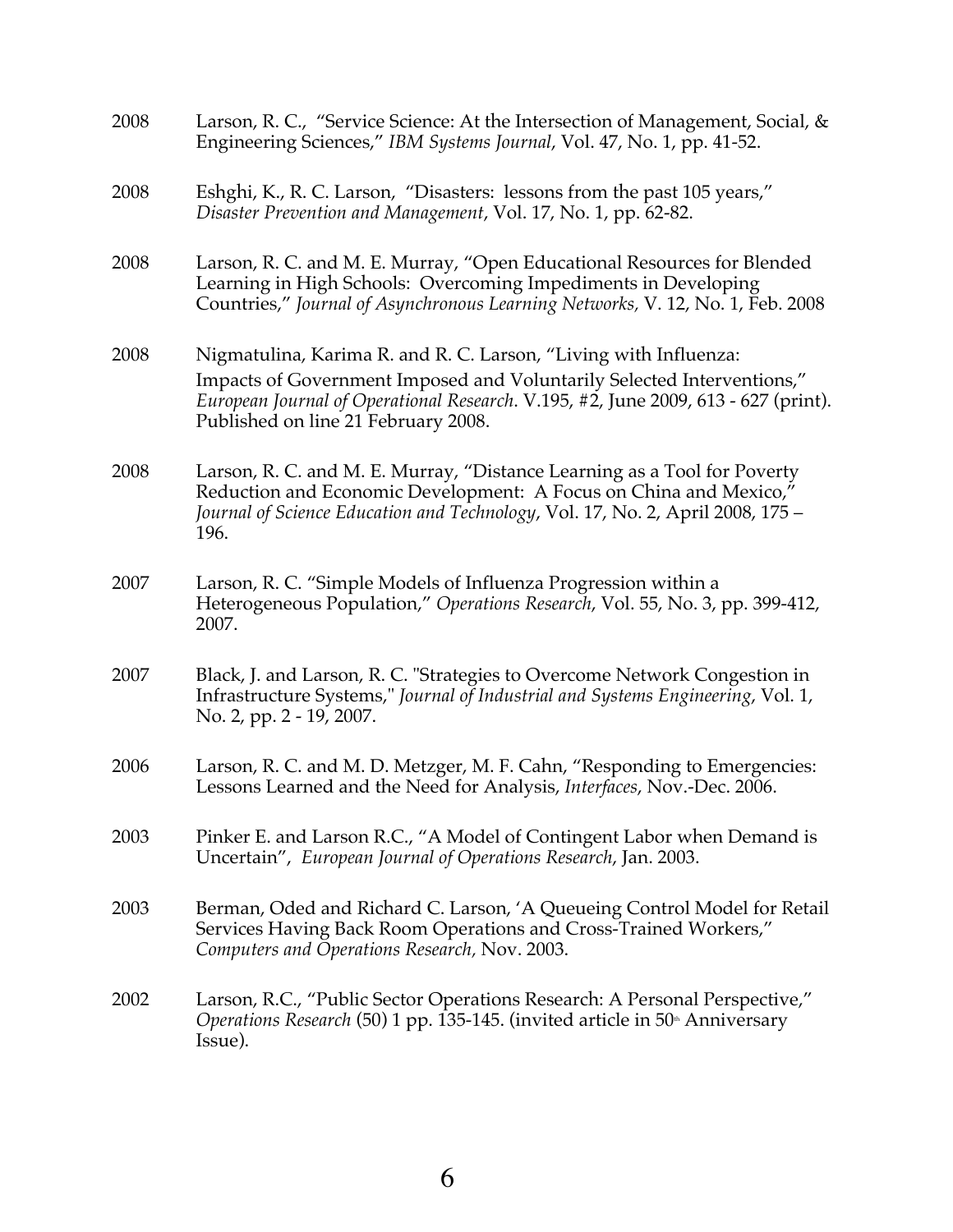- 2001 Berman, Oded and Richard C. Larson, "Deliveries in an Inventory/Routing Problem Using Stochastic Dynamic Programming," *Transportation Science* 35 (2) pp. 192-213.
- 1997 Berman, Oded, Richard Larson, Edieal Pinker, "Scheduling Workforce and Workflow in a High Volume Factory," *Management Science*,, vol. 43, no. 2, February 1997, pp. 158-172.
- 1997 Richetta, O. and Richard C. Larson 1997. "Modeling the Increased Complexity of New York City's Refuse Marine Transport System," *Transportation Science* 31, pp. 272-293.
- 1996 Penfield, Paul, Jr. and Richard C. Larson, "Education Via Advanced Technologies," *IEEE Transactions on Education*, Special Issue on the application of information technologies to engineering and science education, vol. 39, no. 3, August, 1996; pp. 436-443.
- 1995 Webb, Ian and Richard C. Larson, "Period and Phase of Customer Replenishment: A New Approach to the Strategic Inventory/Routing Problem," *European Journal of Operations Research*, vol. 85, no.1, August, 1995, pp. 132-148.
- 1995 Berman, Oded, Dimitris Bertsimas and Richard Larson, "Locating Discretionary Service Facilities, II: Maximizing Market Size , Minimizing Inconvenience," *Operations Research*, Vol.43, No.4, 1995, pp 623.
- 1995 Jones, Lee K. and Richard C. Larson, "Efficient Computation of Probabilities of Events Described by Order Statistics and Applications to Queue Inference." *ORSA Journal on Computation*., vol. 7, no. 1, Winter 1995, pp. 89-100.
- 1994 Berman, O., and R. C. Larson, "Determining Optimal Pool Size of a Temporary Call-In Work Force." *European Journal of Operations Research*. 73 (1994) 55-6.
- 1993 Sacks, Stephen R., Richard C. Larson and Christian Schaack, "Minimizing the Cost of Dispatch Delays by Holding Patrol Cars in Reserve," *Journal of Quantitative Criminology,* 9 (2):203-224, 1993.
- 1993 Caulkins, Jonathan P., Richard C. Larson and Thomas F. Rich, "Geography's Impact on the Success of Focused Local Drug Enforcement Operations," *Socio-Economic Planning Sciences.*, 27 (1):119-130.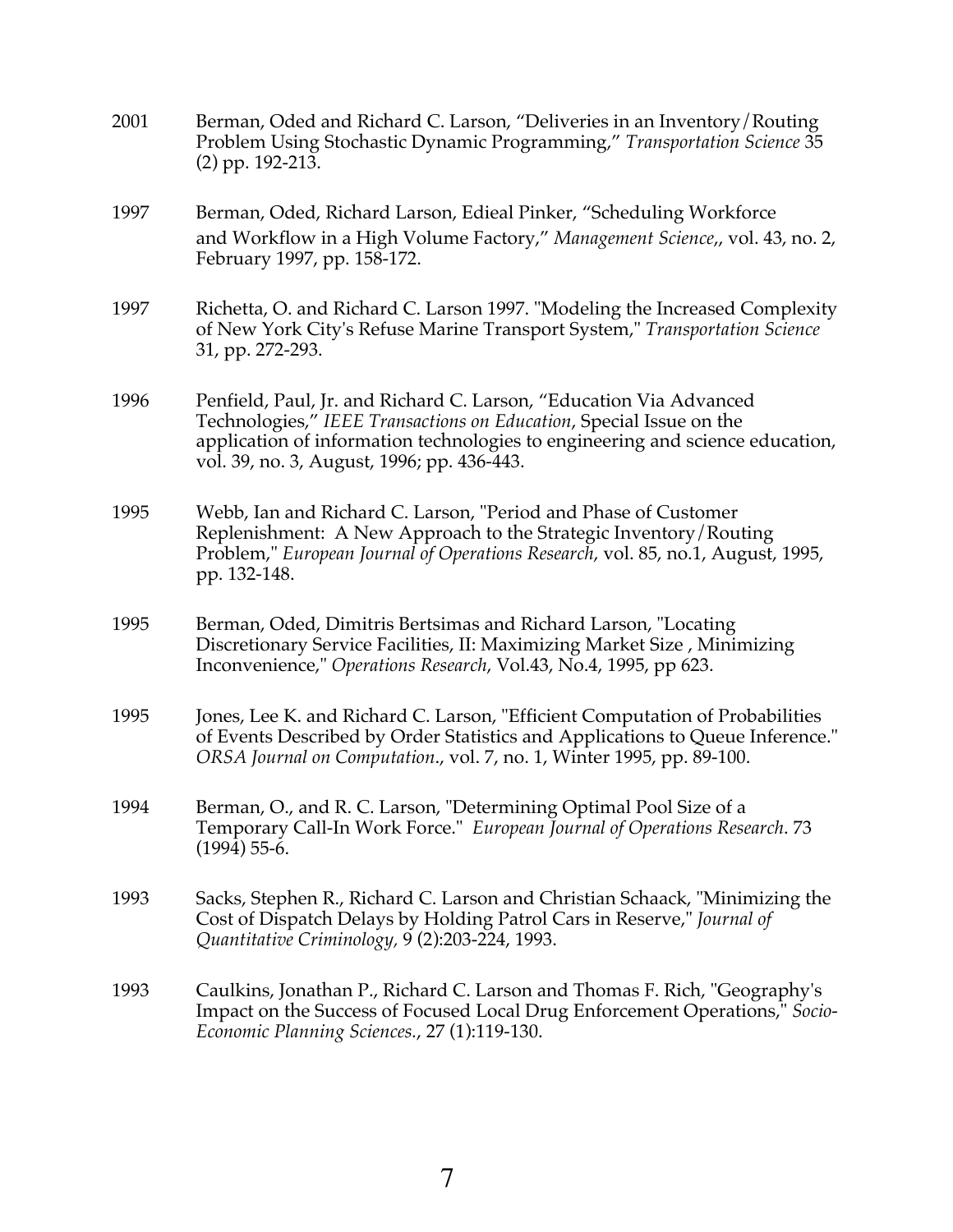| 1993 | Berman, O., and R. C. Larson, "Optimal Workforce Configuration<br>Incorporating Absenteeism and Daily Workload Variability." Socio-Economic<br>Planning Sciences:, 27 (2):91-96.                                            |
|------|-----------------------------------------------------------------------------------------------------------------------------------------------------------------------------------------------------------------------------|
| 1992 | Berman, O., N. Fouska, and R. C. Larson, "Optimal Locations for<br>Discretionary Service Facilities." Transportation Science, 26(3):201-211, 1992.                                                                          |
| 1992 | Larson, R.C., "Queueing Theory." An invited article in the 1992 McGraw Hill<br>Yearbook of Science and Technology, pp. 377-379, McGraw Hill, Inc., 1992.<br>(updated in 1999)                                               |
| 1991 | Constantopoulos, P., F. Schweppe, and R. C. Larson, "ESTIA: A Real-Time<br>Computer Control Scheme for Space Conditioning Usage Under Spot<br>Electricity Pricing." Computers and Operations Research, 18(8):751-765, 1991. |
| 1990 | Larson, R.C., "The Queue Inference Engine: Deducing Queue Statistics From<br>Transactional Data." Management Science 36(5):586-601, May 1990.                                                                               |
| 1989 | Schaack, C., and R. C. Larson, "An N Server Cutoff Priority Queue Where<br>Arriving Customers Request a Random Number of Servers." Management<br>Science 35(5):614-634, May 1989.                                           |
| 1988 | Larson, R. C., "Transporting Sludge to the 106 Mile Site: An Inventory/<br>Routing Algorithm for Fleet Sizing and Logistics System Design."<br>Transportation Science 22(3):186-198, August 1988.                           |
| 1988 | "Operations Research: The Next Decade." A CONDOR Report (Committee<br>On the Next Decade of Operations Research), (one of numerous co-authors).<br>Operations Research 36(4):619-637, July-August 1988.                     |
| 1988 | Larson, R. C., A. R. Odoni, and R. Batta, "A Single Server Priority Queueing-<br>Location Model." Networks 8:87-103, 1988.                                                                                                  |
| 1987 | Larson, R. C., "Perspectives on Queues: Social Justice and The Psychology<br>of Queueing." Operations Research 35(6):895-905, November-December, 1987.                                                                      |
| 1987 | Berman, O., R. C. Larson and C. Parkan, "The Stochastic Queue p-Median<br>Problem," Transportation Science 21(3): 207-216, 1987.                                                                                            |
| 1987 | Larson, R. C., and T. Rich, "Travel Time Analysis of New York City Police<br>Patrol Cars." Interfaces 17(2):15-20, March-April 1987.                                                                                        |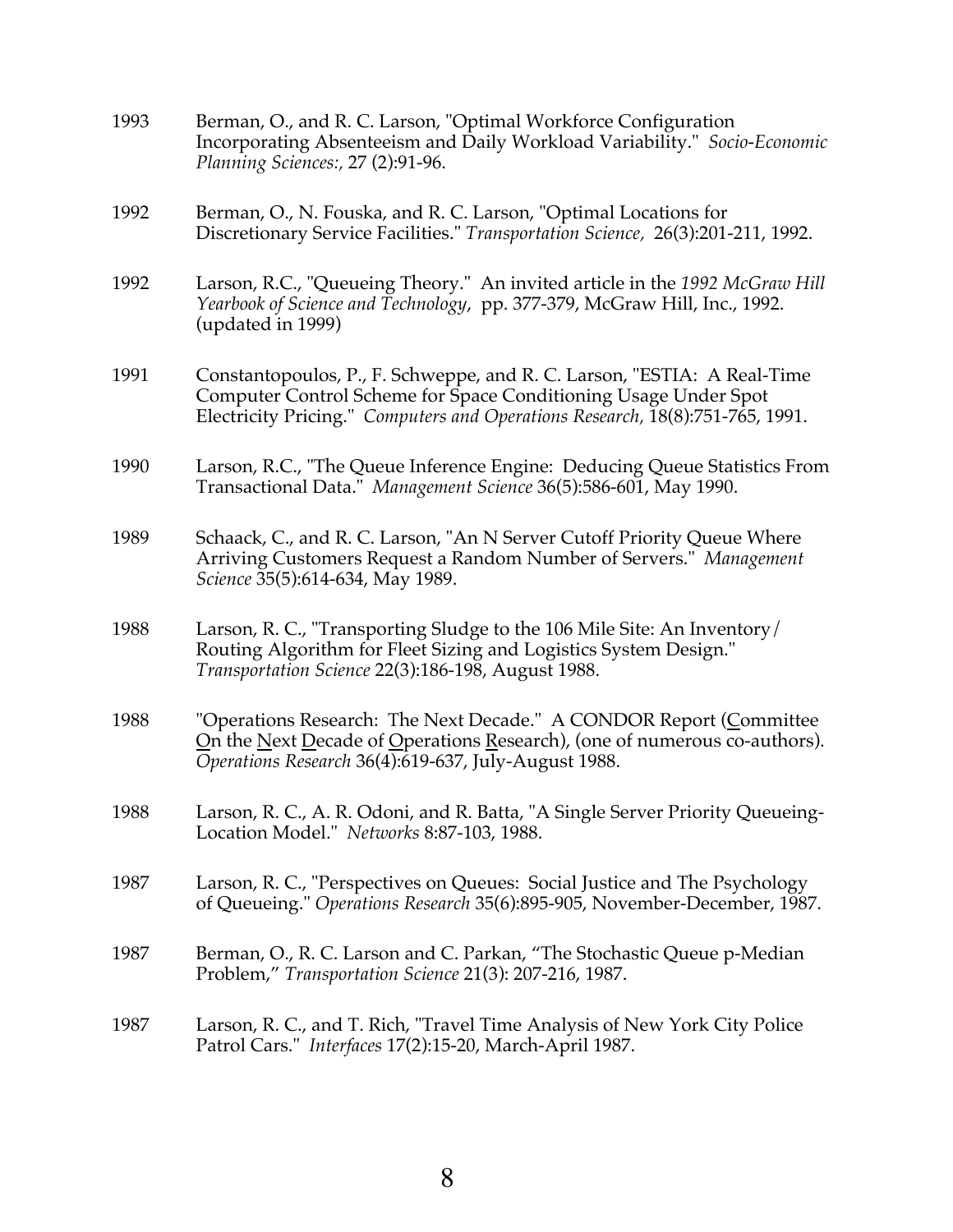| 1986 | Schaack, C. and R. C. Larson, "An N Server Cutoff Priority Queue." Operations<br>Research 34(2):257-266, March-April 1986.                                                     |
|------|--------------------------------------------------------------------------------------------------------------------------------------------------------------------------------|
| 1985 | Larson, R. C., O. Berman, and S. Chiu, "Optimal Server Location on a<br>Network Operating as an M/G/1 Queue." Operations Research 33(4):746-771,<br>July-August 1985.          |
| 1985 | Chiu, S., O. Berman, and R. C. Larson, "Locating a Mobile Server Queueing<br>Facility on a Tree Network." Management Science 31(6):764-772, June 1985.                         |
| 1985 | Chiu, S. and R. C. Larson, "Locating an N Server Facility in a Stochastic<br>Environment." Computers and Operations Research 17(6):509-516, 1985.                              |
| 1985 | Berman, O., and R. C. Larson, "Optimal 2-Facility Network Distracting in the<br>Presence of Queueing." Transportation Science 19(3):261-277, August 1985.                      |
| 1983 | Larson, R. C., and G. Sadiq, "Facility Locations with the Manhattan Metric in<br>the Presence of Barriers to Travel." Operations Research 31(4):652-669, July-<br>August 1983. |
| 1983 | Larson, R. C., and L. S. Berliner, "On Evaluating Evaluations." Policy Sciences<br>16:147-163, 1983.                                                                           |
| 1982 | Larson, R. C., "Ambulance Deployment with the Hypercube Queueing<br>Model." Medical Instrumentation 16(4):199-201, July-August 1982.                                           |
| 1982 | Berman, O., and R. C. Larson, "The Median Problem with Congestion."<br>Journal of Computers and Operations Research 9(2):119-126, 1982.                                        |
| 1982 | Larson, R. C., "Critiquing Critiques: Another Word on the Kansas City<br>Preventive Patrol Experiment." Evaluation Review 6(2)285-293, April 1982.                             |
| 1982 | Larson, R. C., and M. A. McKnew, "Police Patrol-Initiated Activities within a<br>System Queueing Model." Management Science 28(7): 759-774, July 1982.                         |
| 1981 | Larson, R. C., and V. O. K. Li, "Finding Minimum Rectilinear Distance Paths<br>in the Presence of Barriers." Networks 11:285-304, 1981.                                        |
| 1981 | Larson, R. C. and E. H. Kaplan, "Decision-Oriented Approaches to Program<br>Evaluation." New Directions for Program Evaluation 10:49-68, 1981.                                 |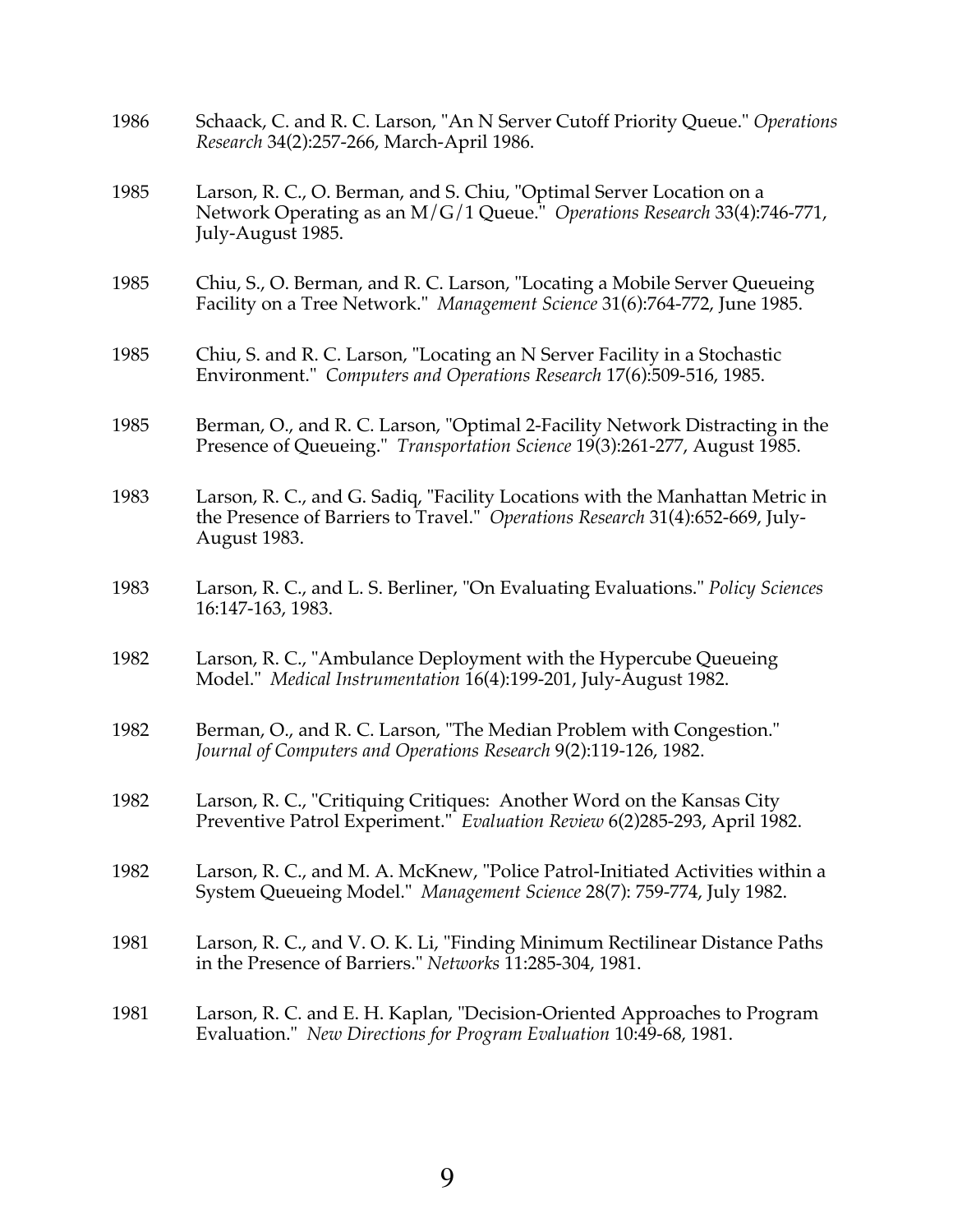| 1981 | Berman, O., R. C. Larson, and A. R. Odoni, "Developments in Network<br>Location with Mobile and Congested Facilities." European Journal of<br>Operations Research 6:104-110, 1981.                                                                                                                                                                                                                              |
|------|-----------------------------------------------------------------------------------------------------------------------------------------------------------------------------------------------------------------------------------------------------------------------------------------------------------------------------------------------------------------------------------------------------------------|
| 1978 | Larson, R. C., "Markov Models of Signpost Sensor AVL Systems."<br>Transportation Science 12(4):331-352, November 1978.                                                                                                                                                                                                                                                                                          |
| 1978 | Larson, R. C., Guest Editor: Special Section of Management Science on Police<br>Deployment 24(12), August 1978.                                                                                                                                                                                                                                                                                                 |
| 1978 | Tien, J., and R. C. Larson, "Police Service Aides: Paraprofessionals for Police."<br>Journal of Criminal Justice 6(2):117-131, Summer 1978. Reprinted in Police<br>Accountability.                                                                                                                                                                                                                              |
| 1978 | Larson, R. C., and E. Franck, "Evaluating Dispatching Consequences of<br>Automatic Vehicle Location in Emergency Services." Journal of Computers and<br>Operations Research 5:11-30, 1978.                                                                                                                                                                                                                      |
| 1977 | Larson, R. C., K. W. Colton and G. C. Larson, "Evaluating a Police-<br>Implemented AVM System: The St. Louis Experience (Phase 1)." IEEE<br>Transactions on Vehicular Technology VT-26(1), February 1977.                                                                                                                                                                                                       |
| 1975 | Larson, R. C., "What Happened to Patrol Operations in Kansas City?" A<br>Review of the Kansas City Preventive Patrol Experiment." Journal of Criminal<br>Justice 3(4)267-297, Winter 1975. Reprinted in Evaluation 3(1, 2), 1976.<br>Reprinted in Evaluation Studies Review Annual 3, T.D. Cook (ed). Beverly<br>Hills, CA: Sage Publications, 1978.                                                            |
| 1975 | Larson, R. C., "Approximating the Performance of Urban Emergency Service<br>Systems." Operations Research 23(5)845-868, September-October 1975.                                                                                                                                                                                                                                                                 |
| 1975 | Barnett, A., D. J. Kleitman and R. C. Larson, "On Urban Homicide: A<br>Statistical Analysis." Journal of Criminal Justice 3(2):85-110, Summer 1975.<br>Abbreviated version republished in Ekistics 231, February 1975. Also as<br>"Computing Lifetime Victimization Probabilities: Risk of Urban Homicide."<br>A chapter in Police Accountability: Performance Measures and Unionism,<br>Lexington Books, 1978. |
| 1974 | Larson, R. C., "Illustrative Police Sector Redesign in District 4 in Boston."<br>Urban Analysis 2(1):51-91, 1974. Reprinted in Police Deployment.                                                                                                                                                                                                                                                               |
| 1974 | Larson, R. C., and T. McEwen, "Patrol Planning in the Rotterdam Police<br>Department." Journal of Criminal Justice 2(3):235-238, Fall 1974.                                                                                                                                                                                                                                                                     |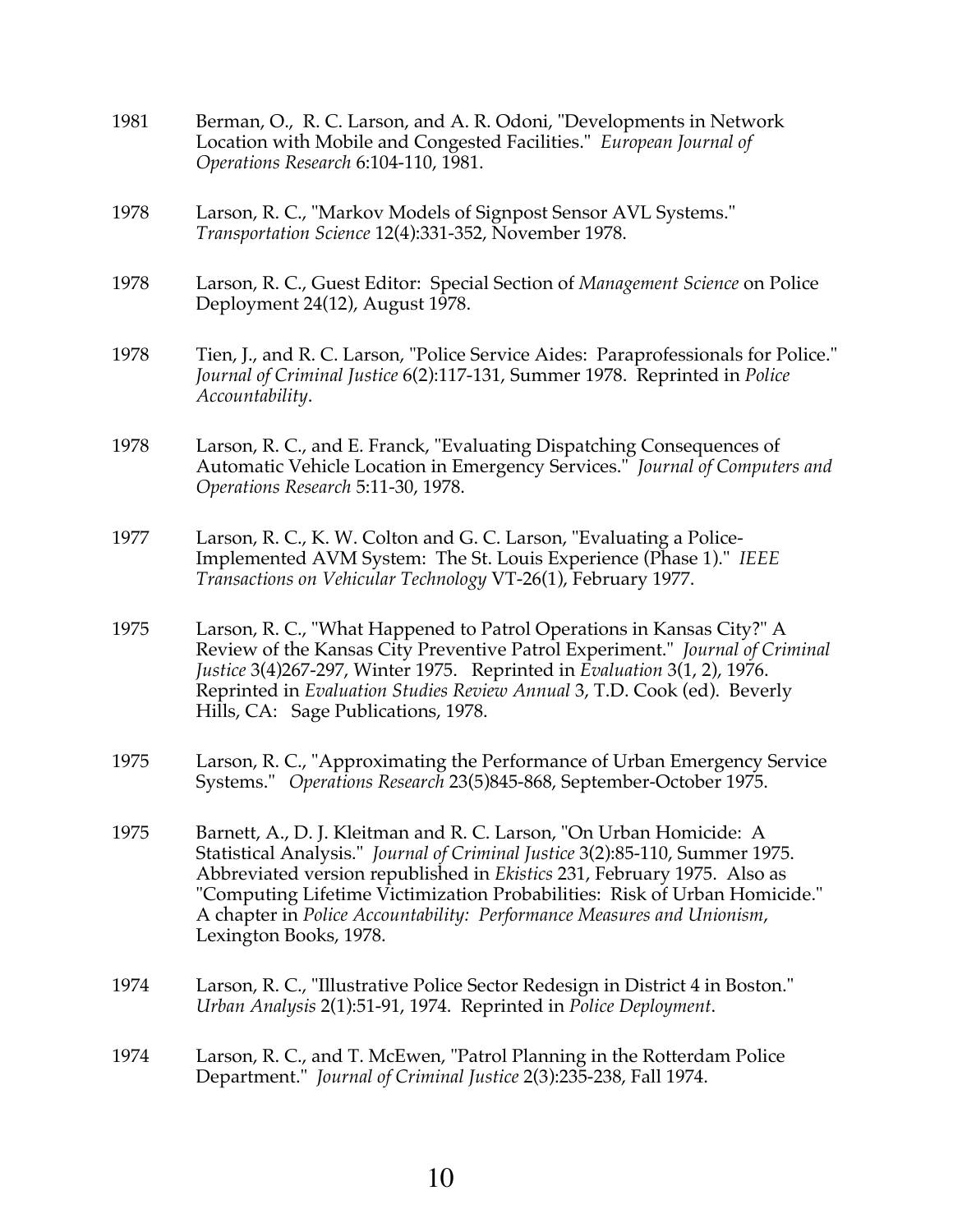- 1974 Larson, R. C., "A Hypercube Queueing Modeling for Facility Location and Redistricting in Urban Emergency Services." *Journal of Computers and Operations Research* 1(1):67-95, 1974.
- 1973 Larson, R. C., "Decision-Aiding Tools in Urban Public Safety Systems." *Sloan Management Review* 14(2):55-73, Winter 1973.
- 1972 Larson, R. C., and K. Stevenson, "On Insensitivities in Urban Redistricting and Facility Location." *Operations Research*, pp. 595-612, May-June 1972.
- 1972 Larson, R. C., "A New MIT Graduate Course: Analysis of Urban Service Systems." *Urban Analysis* 1:105-113, 1972.
- 1972 Larson, R. C., and J. Chaiken, "Methods for Allocating Urban Emergency Units: A Survey." *Management Science* 19(4):110-132, December, 1972. Also published in *Analysis of Public Systems*, 1972.
- 1971 Larson, R. C., and A. Blumstein, "Problems in Modeling and Measuring Recidivism." *Journal of Research on Crime and Delinquency* 8(2):124-132, July 1971.
- 1970 Larson, R. C., "On Quantitative Approaches to Urban Police Patrol Problems." *Journal of Research on Crime and Delinquency* 7(2):157-166, July 1970.
- 1970 Larson, R. C., "On the Modeling of Police Patrol Operations." *Proceedings of IEEE System Science and Cybernetics Group* 6(4): 276-281, October 1970.
- 1969 Larson, R. C., and A. Blumstein, "Models of a Total Criminal Justice System." *Operations Research* 17(2):199-232, March-April 1969. Republished in *Analysis of Public Systems*, 1972. Republished in *Systems Approach and the City*, M. D. Mesarovic and A. Reisman (eds). New York: American Elsevier, 1972. Republished in *The Economics of Crime and Law Enforcement*, L. R. McPhetors and W. B. Stronge (eds). C. C. Thomas, Springfield, IL, 1976.

# **Books and Book Chapters**

2013 Larson, R. C., A. Teytelman and S. Finkelstein, "Operations Research and Homeland Security: Overview and Case Study of Pandemic Influenza," Chapter 2 in book, *Handbook of Operations Research for Homeland Security*, J. W. Herrman (ed.), International Series in Operations Research & Management Science 183, Springer, New York 2013, pp. 25-43.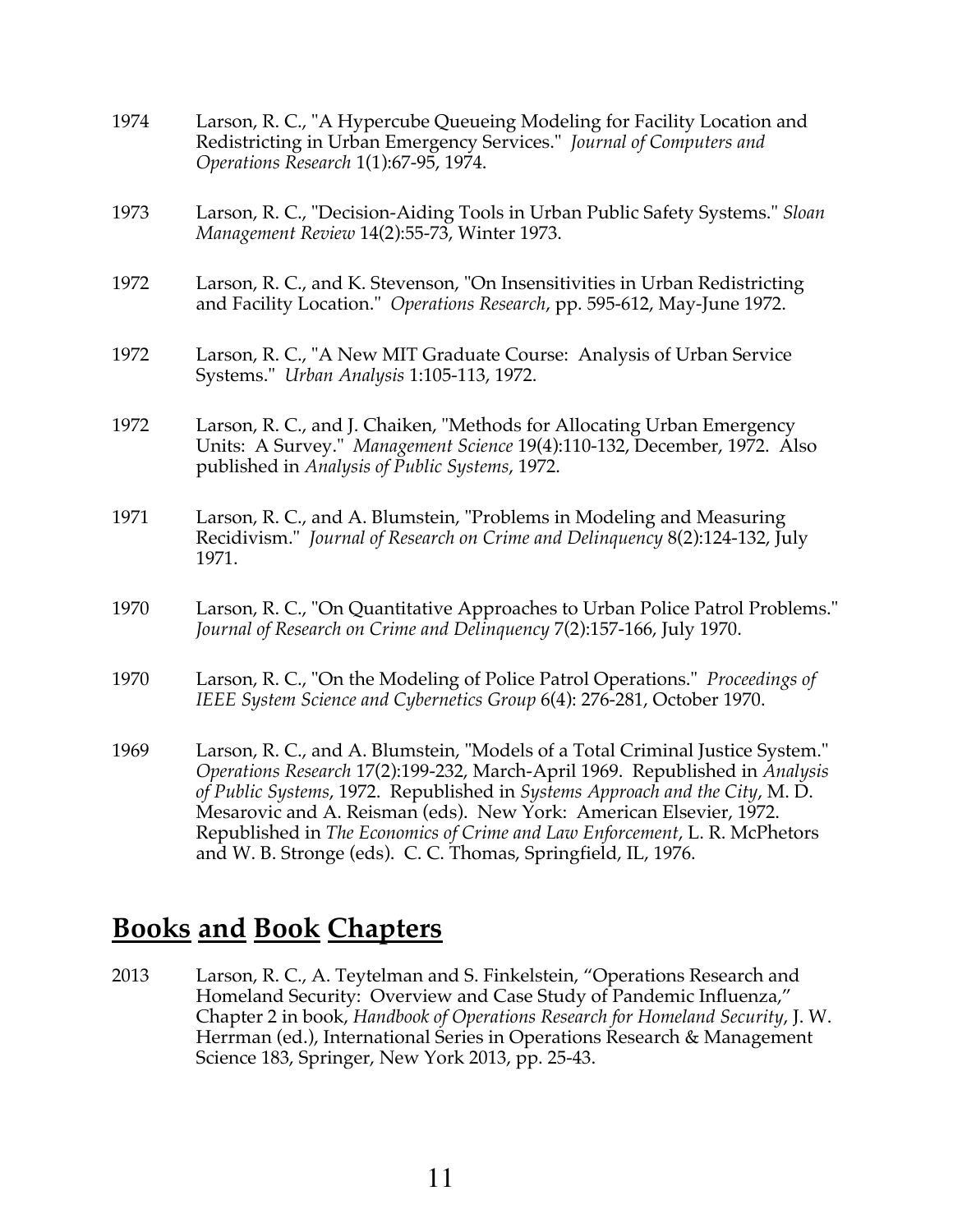- 2010 *Service Science*, Foreword to book**,** *Service Systems Implementation*, H. Demirkan, J. C. Spohrer, V. Krishna, eds. Springer, New York, 2010, pp. v – x.
- 2009 Larson, R. C., and Karima R. Nigmatulina, "Engineering Responses to Pandemics," chapter in book, "Engineering the System of Healthcare Delivery," William Rouse, Denis Cortese, eds, IOS Press BV, Amsterdam, 2010. Also published in the journal *Information Knowledge Systems Management* 8 (1-4) 2009.
- 2007-8 Larson, R. C., "Holistic Trinity of Services Sciences: Management, Social, & Engineering Sciences," chapter in book, "Service Science, Management, and Engineering (SSME): Education for the 21st Century." Posted on IBM web site, http://www.almaden.ibm.com/asr/summit/papers/mitlarson.pdf
- 2006 Larson, R. C. *Looking Backwards, Looking Forwards; Reflections on Definitions of Operations Research by Morse and Kimball*, a chapter in *Perspectives in Operations Research: Papers in Honor of Saul Gass' 80<sup>\*</sup> Birthday, Bruce Golden, ed.,* Springer.
- 2005 Larson, R. C. *Decision Models for Emergency Response Planning*, a chapter in *The McGraw-Hill Handbook of Homeland Security*, David Kamien, editor.
- 2005 Devlin, Maureen, Richard Larson and Joel Meyerson (eds.), *The Internet and the University 2004 Forum*, EDUCAUSE, Boulder, CO.
- 2004 Devlin, Maureen, Richard Larson and Joel Meyerson (eds.), *The Internet and the University 2003 Forum*, EDUCAUSE, Boulder, CO.
- 2003 Devlin, Maureen, Richard Larson and Joel Meyerson (eds.), *The Internet and the University 2002 Forum*, EDUCAUSE, Boulder, CO.
- 2002 Devlin, Maureen, Richard Larson and Joel Meyerson (eds.), *The Internet and the University 2001 Forum*, EDUCAUSE, Boulder, CO.
- 2002 Larson, Richard C., "The Future of Global Learning Networks," preface in *The Internet and the University 2001 Forum.*
- 2002 Larson, Richard C. and Joel W. Meyerson, "We've Got the Steam Locomotive – Now Let's Design the Railroad Cars!" Preface in *The Internet and the University 2000 Forum.*
- 2001 Devlin, Maureen, Richard Larson and Joel Meyerson (eds.), *The Internet and the University 2000 Forum*, EDUCAUSE, Boulder, CO.
- 2001 Larson, Richard C., QUEUE INFERENCE ENGINE, chapter in *Encyclopedia of Operations Research and Management Science*, Centennial Edition, Saul I. Gass and Carl M. Harris (eds.), Kluwer, Boston, 2001, pp.674-679.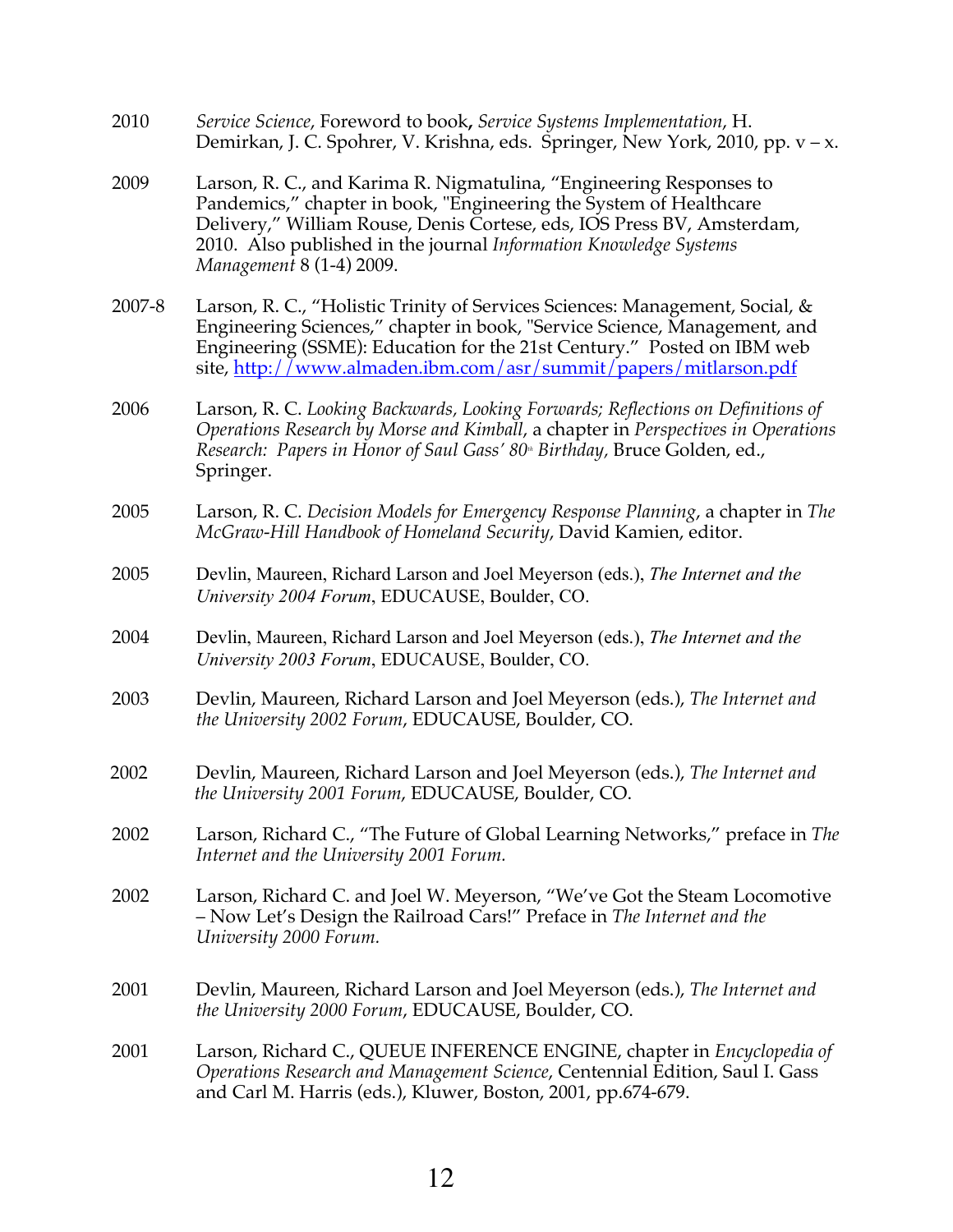| 2001 | Larson, Richard C., HYPERCUBE QUEUEING MODEL, chapter in<br>Encyclopedia of Operations Research and Management Science, Centennial<br>Edition, Saul I. Gass and Carl M. Harris (eds.), Kluwer, Boston, 2001, pp.373-<br>377.                                                                                                                                                                                                                                                                                      |
|------|-------------------------------------------------------------------------------------------------------------------------------------------------------------------------------------------------------------------------------------------------------------------------------------------------------------------------------------------------------------------------------------------------------------------------------------------------------------------------------------------------------------------|
| 2001 | Larson, Richard C. and Glenn P. Strehle, "Edu-Tech: What's a President to<br>Do?" An invited book chapter in Technology Enhanced Learning: Opportunities<br>for Change, edited by Paul Goodman, Mahwah, NJ, Lawrence Erlbaum, 2001.<br>pp. 21-59.                                                                                                                                                                                                                                                                 |
| 2001 | Gross, Donald and Richard C. Larson, "Queuing Systems," in International<br>Encyclopedia of Business and Management (IEBM), 2 <sup>nd</sup> edition, 8-volume set,<br>Malcolm Warner, ed., Thomson Learning, London, U.K., 2001, pp. 5502-5513.                                                                                                                                                                                                                                                                   |
| 1999 | Larson, Richard C., "MIT Learning Networks: An Example of Technology-<br>Enabled Education," in Forum Futures: 1998 Papers, ed. Maureen E. Devlin<br>and Joel W. Meyerson (Washington, D.C.: Forum Publishing, 1999), 59 - 74.<br>(originally presented before the Stanford Forum on Higher Education, Aspen,<br>CO., Sept., 1997)                                                                                                                                                                                |
| 1999 | Larson, R.C., and Pinker E., "Staffing Challenges in Financial Services",<br>Invited Book Chapter in "Creating Value in Financial Services", edited by E.<br>Melnick, P. Nayyar, M. Pinedo and S. Seshadri. Kluwer Academic Press.                                                                                                                                                                                                                                                                                |
| 1990 | Berman, O., S. S. Chiu, R. C. Larson, A. R. Odoni, and R. Batta, "Location of<br>Mobile Units in a Stochastic Environment." An invited book chapter in<br>Discrete Location Theory, P. B. Mirchandani and R. L. Francis (eds.), John<br>Wiley, New York.                                                                                                                                                                                                                                                          |
| 1988 | Larson, R. C., "Operations Research and the Services Industries." An invited<br>book chapter in Managing Innovation: Cases From the Services Industries, B. R.<br>Guiles and J. B. Quinn (eds). Washington, D.C.: National Academy Press,<br>pp. 115-143, 1988.                                                                                                                                                                                                                                                   |
| 1988 | Larson, R. C., P. Gregory, and A. Minkoff, "Fleet Sizing and Dispatching for<br>the Marine Division of the New York City Department of Sanitation." An<br>invited book chapter in Vehicle Routing: Methods and Studies, B. L. Golden and<br>A. A. Assad (eds). North Holland Press, 1988. (Updated and modified<br>version published in Waste Management Research [1991] 9, 267-276, "A<br>Computer Simulation Model for Fleet Sizing for the Marine Division of the<br>New York City Department of Sanitation.") |
| 1986 | Brandeau, M., and R. C. Larson, "Extending and Applying the Hypercube<br>Queueing Model to Deploy Ambulances in Boston." An invited chapter in<br>Delivery of Urban Services, A. Swersey and E. Ignall, (eds). New York: North<br>Holland, 1986.                                                                                                                                                                                                                                                                  |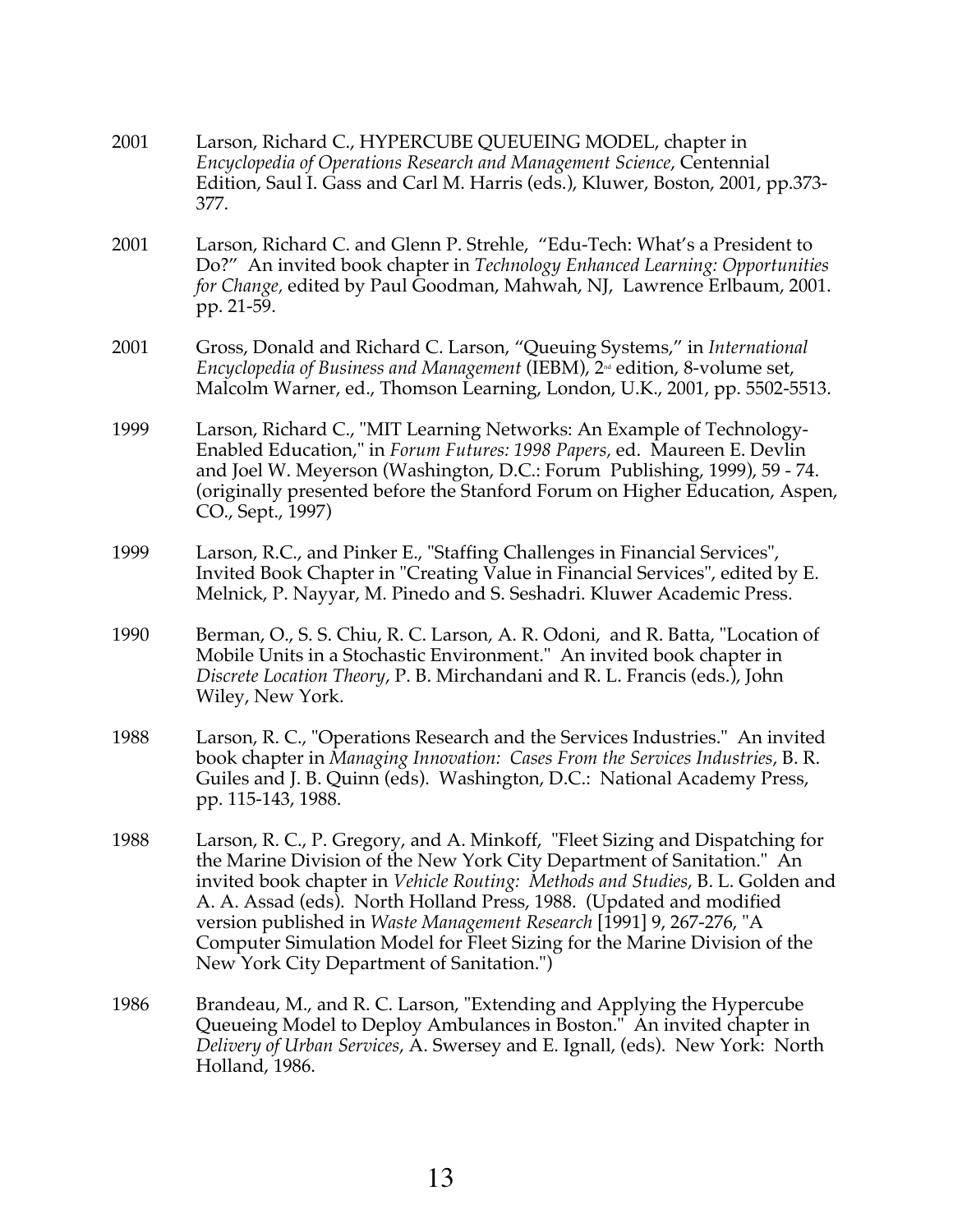- 1981 Larson, R. C., and A. R. Odoni. *Urban Operations Research*. Englewood Cliffs, NJ: Prentice-Hall, 1981.
- 1980 Larson, R. C., "On Using Micro-Models in EFT Analysis." A chapter in *Computers and Banking: Electronics Fund Transfer Systems and Public Policy*, K. W. Colton and K. L. Kraemer (eds). New York: Plenum Publishing, 1980.
- 1979 Larson, R. C., "Structural System Models for Locational Decisions: An Example Using the Hypercube Queueing Model." Appearing in *Operational Research '78*, Proceedings of the Eighth IFORS International Conference on Operations Research, K. B. Haley (ed), North-Holland Publishing Co., Amsterdam, Holland, 1979. (One of three invited U.S. contributions to IFORS Meeting.)
- 1978 Larson, R. C. (ed), *Police Deployment: New Tools for Planners*. Lexington, MA: Lexington Books, 1981.
- 1978 Larson, R. C. (ed) *Police Accountability: Performance Measures and Unionism*. Lexington, MA: Lexington Books, 1978.
- 1977 Willemain, T. R., and R. C. Larson (eds.). *Emergency Medical Systems Analysis*. Lexington, MA: Lexington Books, 1977.
- 1972 Larson, R. C. *Urban Police Patrol Analysis*. Cambridge, MA: MIT Press, 1972.
- 1972 Larson, R.C., "Improving the Effectiveness of New York City's 911." A chapter in *Analysis of Public Systems*, A. W. Drake, R. L. Keeney, and P. M. Morse (eds). Cambridge, MA: MIT Press, 1972.
- 1967 Larson, R. C., and A. Blumstein, "A Systems Approach to the Study of Crime and Criminal Justice." A chapter in *Operations Research for Public Systems*, P. M. Morse (ed). Cambridge, MA: MIT Press, September 1967.

#### **Other Major Publications**

- 2011 Larson, R. C. and M. E. Murray, "*UNIVERSITY LEADERSHIP: BRINGING TECHNOLOGY-ENABLED EDUCATION TO LEARNERS OF ALL AGES*," to appear in *Proceedings of The International Higher Education Congress: New Trends and Issues (UYK-2011),* Istanbul, Turkey.
- 2009 *Education: Our Most Important Service Sector*, Invited Op-Ed, *Service Science* http://www.sersci.com/ServiceScience/paper\_details.php?id=40On-line Nov. 1, 2009.
- 2007 Larson, R. C. (with Laurie Everett), *MIT World: See it Now, OR/MS Today*, April 2007. http://www.lionhrtpub.com/orms/orms-4-07/frmit.html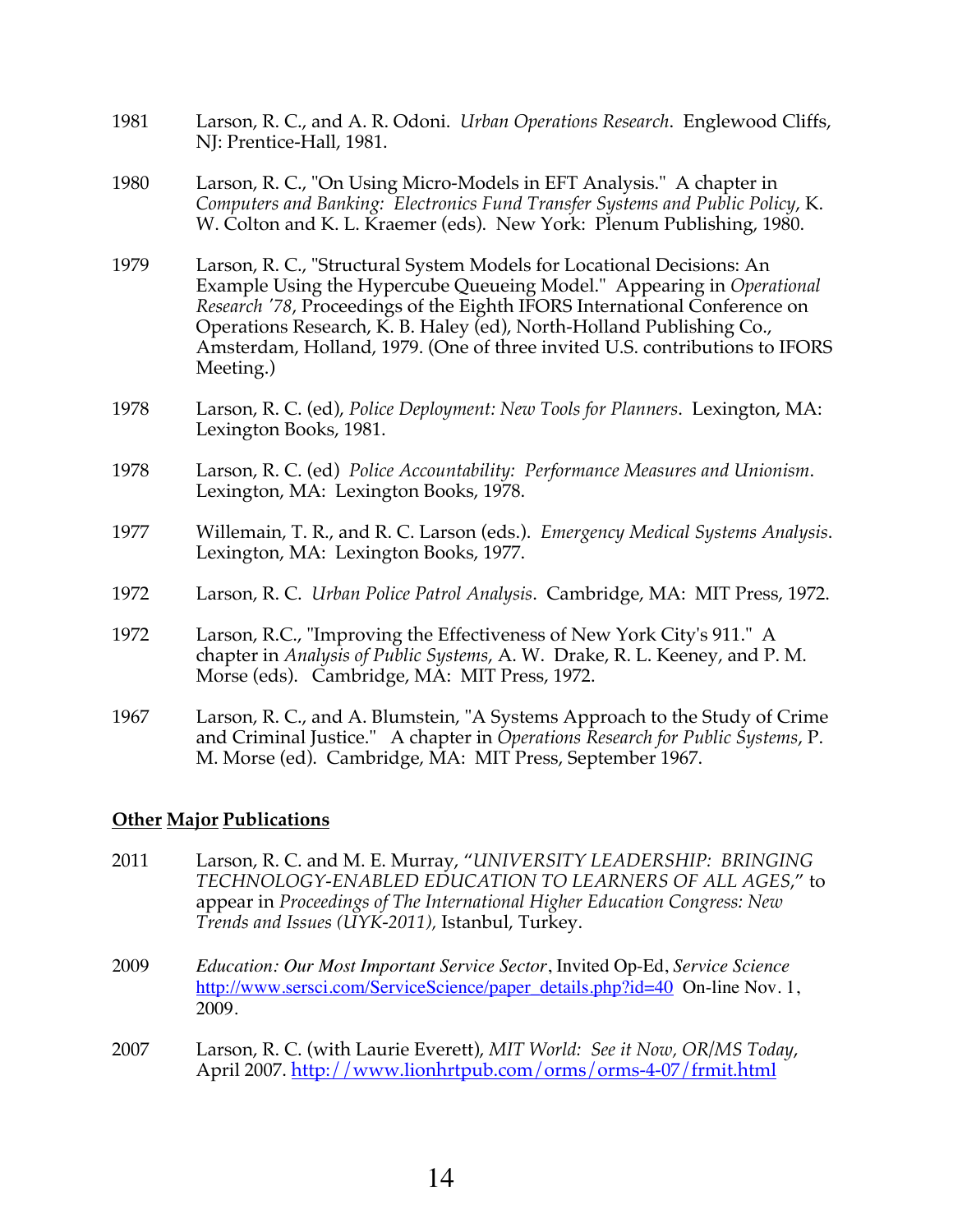| 2007 | Larson, R. C. Op-Ed: Web Video: Transformational Option for O.R. OR/MS<br>Today, Forum section, April 2007. http://www.lionhrtpub.com/orms/orms-<br><u>4-07 / frforum.html</u>                                               |
|------|------------------------------------------------------------------------------------------------------------------------------------------------------------------------------------------------------------------------------|
| 2006 | Belenky, Alexander S. and Richard C. Larson, To Queue or Not To Queue, In a U.S.<br>Presidential Election, that should NOT be a question! OR/MS Today, June 2006.                                                            |
| 2003 | Larson, R. C., O.R. Models for Homeland Security, OR/MS Today, October 2004.<br>http://www.lionhrtpub.com/orms/orms-10-04/fremergency.html                                                                                   |
| 2002 | Larson, Richard C., "Frame, Formulate and Solve," OR/MS Today, 29:4, August 2002,<br>pp. 26-29. http://www.lionhrtpub.com/orms/orms-8-02/frlarson.html                                                                       |
| 2002 | Responding to the Unexpected, Report of the NSF Workshop Held in New York City,<br>February 27 – March 1. Co-author of report, author of chapter on Risk Analysis.<br>http://www.isi.edu/crue/                               |
| 2002 | Larson, Richard C., "The Future of Global Learning Networks," published in<br>Education India $-2002$ .                                                                                                                      |
| 1998 | Larson, Richard C., Introduction to special issue on HIV/AIDS. INTERFACES<br>28:3 May 1998 pp:1-2.                                                                                                                           |
| 1996 | Penfield, Jr., Paul and Richard C. Larson, "2014: An Education Odyssey,"<br>OR/MS Today, vol. 23, no. 5, October, 1996; pp. 50-52.                                                                                           |
| 1993 | Larson, Richard C., Michael F. Cahn and Martin C. Shell, "Improving the New<br>York City Arrest-to-Arraignment System," Interfaces, 23 (2): 76-96, Jan-Feb<br>1993. (Finalist in international "Edelman Prize" competition.) |
| 1992 | Larson, R. C., "Curriculum Corrections: Teaching Operations Research as<br>Research on Operations," OR/MS Today, April, 1992, 36-40.                                                                                         |
| 1991 | Katz, K. L., Larson, B. M., and Larson, R. C., "Prescription for the Waiting-in-<br>Line Blues: Entertain, Enlighten, and Engage." Sloan Management Review<br>32(2):44-53, Winter 1991.                                      |
| 1990 | Larson, R. C., "Rapid Response and Community Policing: Are They Really in<br>Conflict." Series Paper, National Center for Criminal Justice, The Michigan<br>State University, 1990.                                          |
| 1990 | Larson, R. C., "Beyond the Electronic Conveyor Belt," Police Technology and<br>Management, October, 30-33.                                                                                                                   |
| 1989 | Larson, R. C., "The New Crime Stoppers." Technology Review, pp. 26-31,<br>November-December, 1989.                                                                                                                           |
| 1989 | Larson, R. C., "OR/MS in the Services Industries." OR/MS Today<br>$16(2):12-$<br>18, April 1989.                                                                                                                             |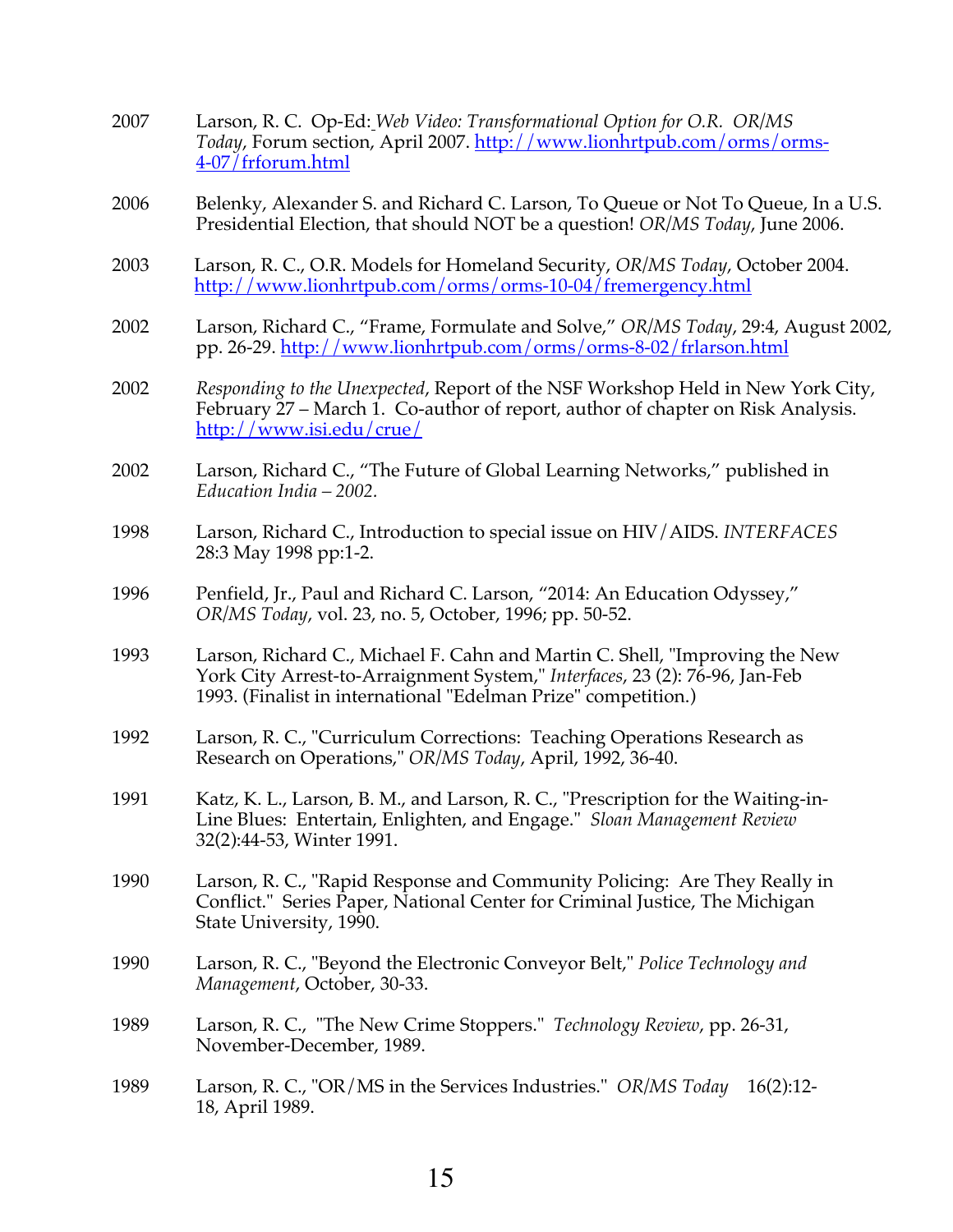| 1989 | Larson, R. C., "Engineering and the Information Revolution." The MIT<br>Faculty Newsletter, April 1989.                                                                                                                                                                                                     |
|------|-------------------------------------------------------------------------------------------------------------------------------------------------------------------------------------------------------------------------------------------------------------------------------------------------------------|
| 1988 | Madsen, O. B. G., and R. C. Larson, "A PC-Oriented Interactive Tool for<br>Finding Efficient Solutions to Emergency Planning Problems." MIT<br>Operations Research Center Working Paper #OR 186-88, September 1988.                                                                                         |
| 1988 | Gau, S.-H., and R. C. Larson, "Hypercube Model With Multiple-Unit<br>Dispatches and Police-Patrol-Initiated Activities." MIT Operations Research<br>Center Working Paper #OR 188-88, October 1988.                                                                                                          |
| 1988 | Larson, R. C., "There's More to a Line Than Its Wait." Technology Review, July<br>1988. (Covered in major articles in the New York Times, Los Angeles Times,<br>Washington Post, and other newspapers. Featured on television on 20/20<br>(ABC, 1/6/89), USA Today, Nightwatch and Financial News Network.) |
| 1987 | Larson, R. C., "Deducing Queue Statistics From Transactional Data." MIT<br>Operations Research Center Working Paper #OR 167-87, August 1987.<br>(Revised May 1988).                                                                                                                                         |
| 1985 | Larson, R. C., "The Future of Police Emergency Response Systems." Invited<br>lead article in NIJ Reports. National Institute of Justice, NCJRS SNI 190, pp. 2-<br>6, March 1985.                                                                                                                            |
| 1980 | Larson, R. C., "Modeling the Operational Impact of Automatic Vehicle<br>Monitoring Systems in Cities." Proceedings of the 3rd International Symposium<br>on Large Engineering Systems, Memorial University of Newfoundland, July 10-<br>12, 1980.                                                           |
| 1979 | Larson, R. C., "Model Implementation." Proceedings of the Utility and Use of<br>Large-Scale Mathematical Models Workshop held at the National Bureau of<br>Standards Gaithersburg, Maryland, April 28-29, 1977. S. I. Gass (ed),<br>National Bureau of Standards, May 1979.                                 |
| 1977 | Tien, J., J. Simon, and R. C. Larson, "An Evaluation Report of An Alternative<br>Approach in Police Patrol: The Wilmington Split-Force Experiment." Public<br>Systems Evaluation Technical Report, Cambridge, MA, March 1977.                                                                               |
| 1977 | Larson, R. C., "Operations Research in the Public Sector: An Interview with<br>Richard Larson." California Engineer 55(3), February 1977.                                                                                                                                                                   |
| 1976 | Larson, R. C., "Operational Model for Predicting Time Between Losses of a<br>Vehicle in a Computer-Tracked Vehicle Location System." Public Systems<br>Evaluation Technical Report, Cambridge, MA, May 1976.                                                                                                |
| 1975 | Tien, J., Larson, R. C., et al., "An Evaluation Report of the Worcester<br>Crime Impact Program." Public Systems Evaluation Technical Report,<br>Cambridge, MA, September 1975.                                                                                                                             |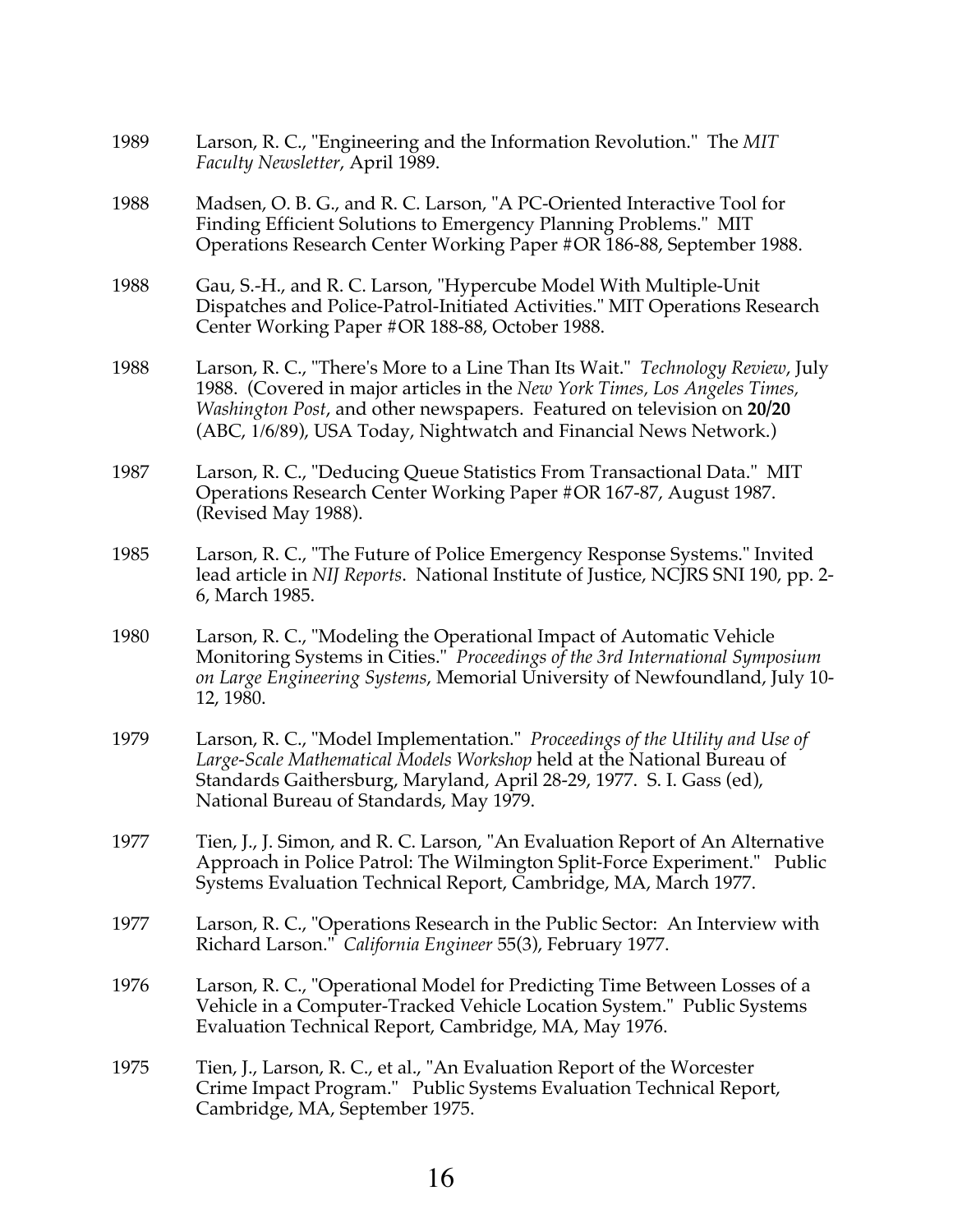- 1974 Larson, R. C., "Resource Planning for Urban Public Safety Systems." *Technology Review*, June 1974.
- 1973 Larson, R. C., "Resource Allocation in Public Safety Services." *Proceedings of the First NSF-RANN National Symposium*, 1973.
- 1971 Larson, R. C., "Measuring the Response Patterns of New York City Police Patrol Cars." New York City Rand Institute R-673-NYC/HUD, July 1971.
- 1971 Larson, R. C., "Responses of Emergency Units: The Effects of Barriers, Discrete Streets, and One-Way Streets." New York City Rand Institute, R-675-HUD, April 1971.
- 1969 Larson, R. C., "Hourly Allocation of Complaint Clerks, Dispatchers, and Radio-Dispatchable Patrol Personnel." *Law Enforcement Science and Technology II.* (Proceedings of the Second National Symposium on Law Enforcement Science and Technology, ITT Research Institute, Chicago, IL), 1969.
- 1968 Larson, R. C. (Co-author), "A National Program of Research, Development: Test and Evaluation on Law Enforcement and Criminal Justice." Washington DC: US Government Printing Office, 1968.
- 1967 Larson, R. C., "Operational Study of the Police Response System." MIT Operations Research Center Technical Report #26, December 1967.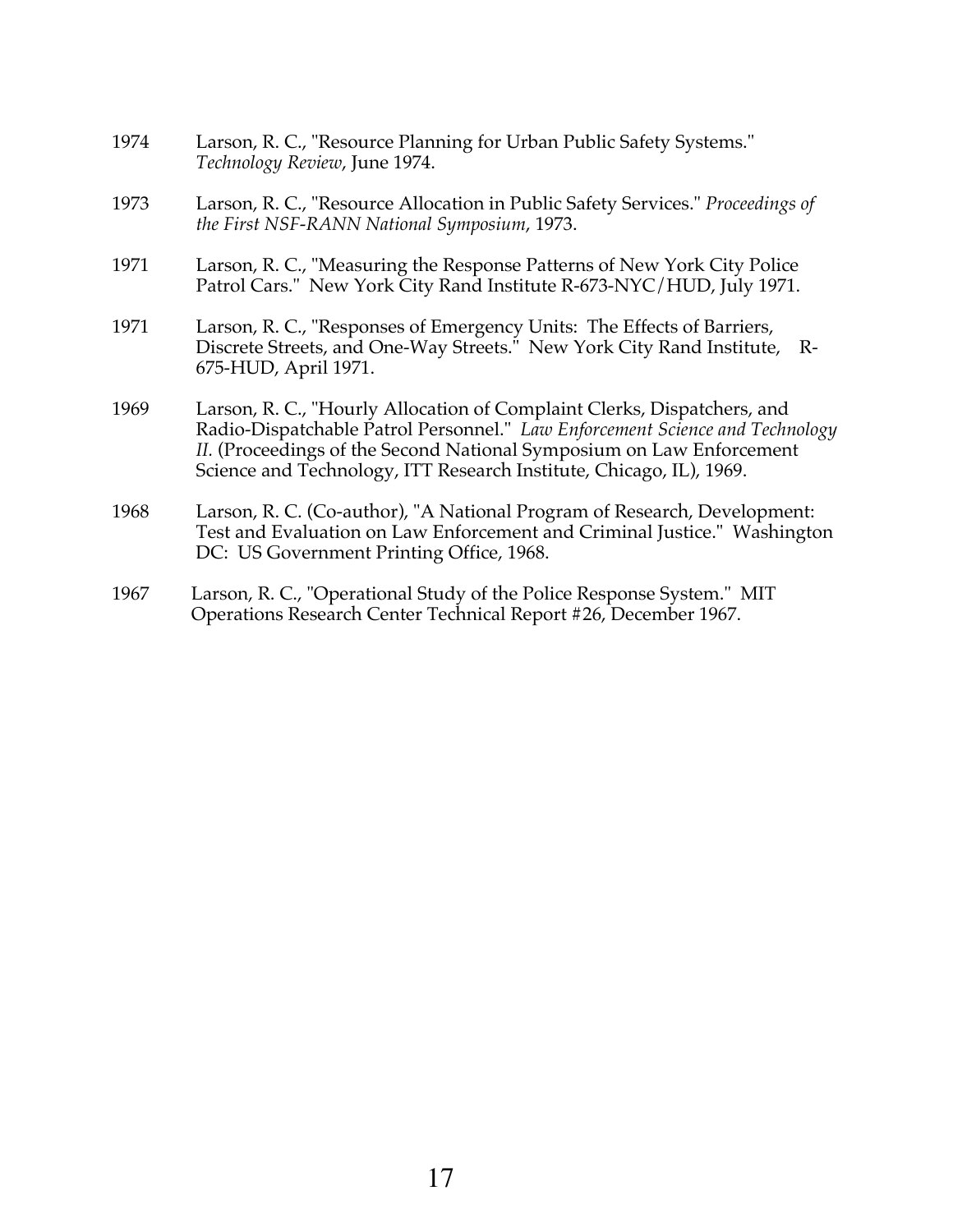#### **CURRENT ORGANIZATION MEMBERSHIPS**

National Academy of Engineering; American Association for the Advancement of Science; Institute for Operations Research and the Management Sciences (INFORMS); Eta Kappa Nu; Tau Beta Pi; Sigma XI.

#### **EDITORIAL BOARDS**

*Service Science* (former Editor in Chief), *Journal of Industrial and Systems Engineering* (JISE), *International Journal of Health Management and Information* (IJHMI, Co-Editor in Chief), *American Journal of Disaster Medicine*.

#### **REFEREE FOR MAJOR PUBLICATIONS**

*Management Science, European Journal of Operational Research, Naval Research Logistics, American Journal of Disaster Medicine, Operations Research, INFORMS Transactions on Education, Computer-Aided Civil and Infrastructure Engineering, Computers & Operations Research, IBM Systems Journal, Asynchronous Learning Networks (JALN), Education Research and Reviews, The Lancet Infectious Diseases, Interfaces, Medical Decision Making, IIE Transactions, PLoS ONE, Value in Health, Journal of contingencies and crisis management, Journal of the Royal Society Interface.*

### **PROFESSIONAL SOCIETIES**

#### **INFORMS (INstitute For Operations Research and the Management Sciences)**

| 2005                                                 | President, INFORMS                                     |  |
|------------------------------------------------------|--------------------------------------------------------|--|
| 2001-2003                                            | Chair, Philip M. Morse Lectureship Selection Committee |  |
| 2000-present                                         | Member, Public Information Committee                   |  |
| 1997-1999                                            | Chair, Public Information Committee                    |  |
| 1995                                                 | Director at Large                                      |  |
| 1994                                                 | Founding director                                      |  |
| <b>Operations Research Society of America (ORSA)</b> |                                                        |  |
| 1993-1994                                            | President of ORSA                                      |  |
| 1989-1992                                            | Chairman, the ORSA Prize Committee, 1991, 1992         |  |
| 1989-1993                                            | Member, ORSA NSF Liaison Committee.                    |  |
| 1988-1993                                            | Area Editor for Operations Research (Services)         |  |